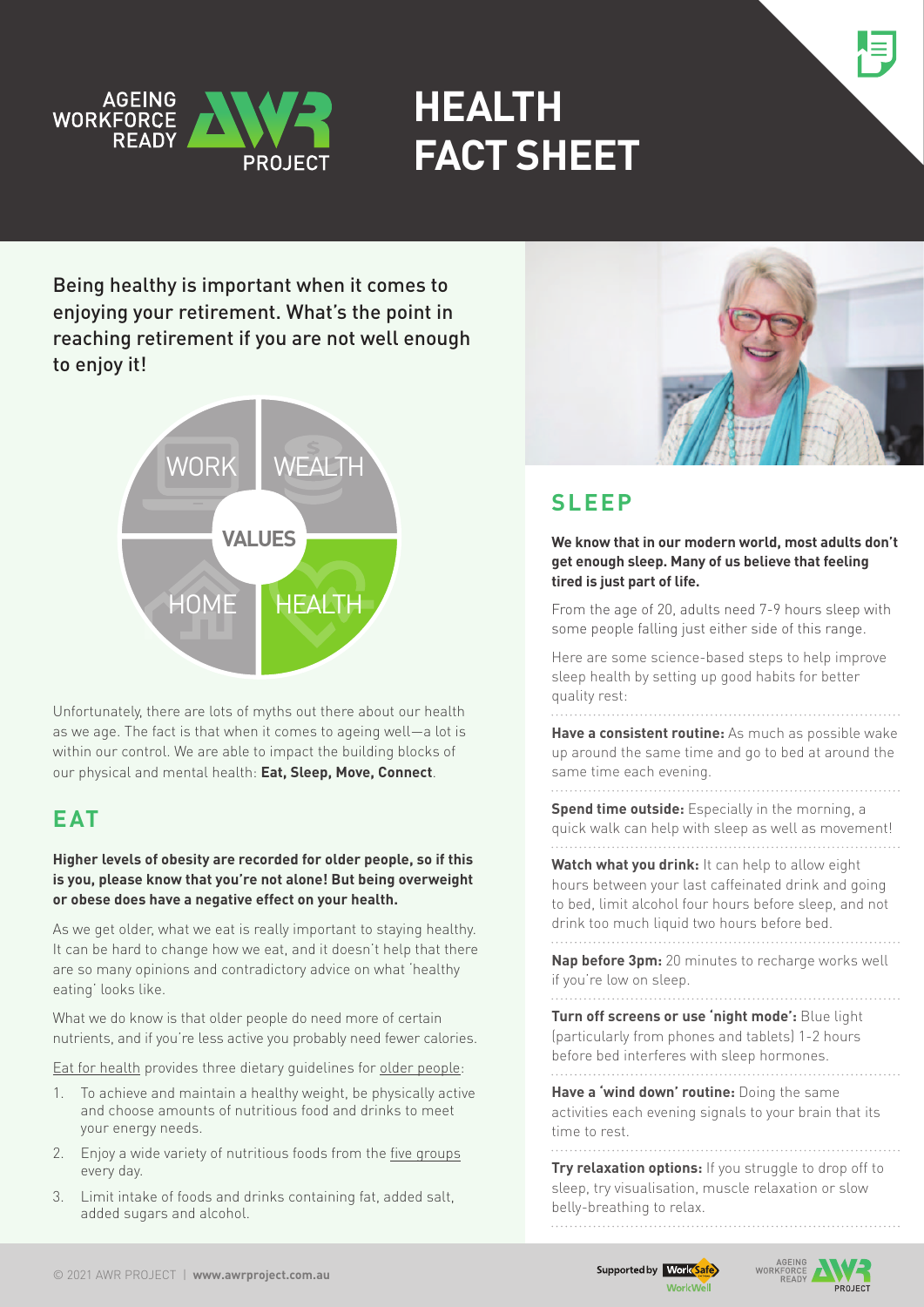

### **Move**

#### **For some the idea of taking an exercise class or going to the gym can be daunting. However, there are good reasons to incorporate movement into our lives, and plenty of options too.**

Research suggests that as much of half the physical decline associated with old age may be due to a lack of physical activity. While muscle strength and metabolic rate do decrease with age, some of the decline in these and other areas is because we don't stay active.

Australian Physical Activity Guidelines encourage older people to do 30 minutes of medium intensity exercise each day. This means increasing your heart rate to a level where you can talk but not sing.

#### **Here are some tips for increasing your exercise:**

- Ask a friend to walk with you.
- Walk to the coffee shop or park, rather than driving.
- • Co-ordinate with your friends and family to have some 'me' time and engage in your favourite exercise.
- Use an online exercise app or youtube to work out at home.
- Make a schedule and put it in your diary.
- Discover what exercise you enjoy doing.

### **CONNECT**

#### **Connecting with others has many well-known benefits. It is important for our mental and physical wellbeing and can be a protective factor against anxiety and depression.**

In fact, research has even shown that social isolation is correlated with higher mortality—even after taking pre-existing health conditions and socioeconomic factors into account.

See the 'Home' worksheet for more ideas about staying connected and cultivating your support networks.

### **In sickness and in health**

**The 'eat, sleep, move, connect' building blocks help us to protect and improve our wellbeing at all levels. Give yourself the best chance at staying physically healthy by being proactive and practicing healthy habits. Schedule in the check-ups and tests recommended for your age, taking into account your medical history.** 

Even so, everyone gets sick from time to time. When you're not feeling well ensure you get the support you need—see a health professional, and/or ask for the help you need from family and friends.

Asking for help can feel uncomfortable, and it's good to remind ourselves that it's okay to need help and to reach out for it. Most people like to help, and if you allow them to support you, it's likely you're making them feel good about themselves too. Plus, you will undoubtedly be able to reciprocate by helping them in the future, or at least thanking them.

When ill-health has a longer-term impact on your capacity, it is important to discuss this with your employer. Employers and employees have rights and responsibilities when it comes to safety, and work adjustments can be put in place to accommodate conditions that impact people's performance and safety.

For example, menopause is not an illness, but about 20% of women do experience severe symptoms in the lead up menopause, and another 60% have mild to moderate symptoms that may impact them at work. It is not the role of employers to work out treatment options, but they can offer support, acceptance, and a safe working environment. Women need to be able to discuss reasonable work adjustments depending on the symptoms they experience.

From a mental health perspective, life is full of ups and downs and the National Survey of Mental Health and Wellbeing estimate that nearly one in two Australians aged 16-85 experience a mental disorder during their lifetime.

If you are experience mental health symptoms it is important to seek professional help as well as support from family and friends. There are many [mental health helplines](https://www.healthdirect.gov.au/mental-health-helplines) that provide free support, as well as Medicare and health insurance companies subsidising other services.